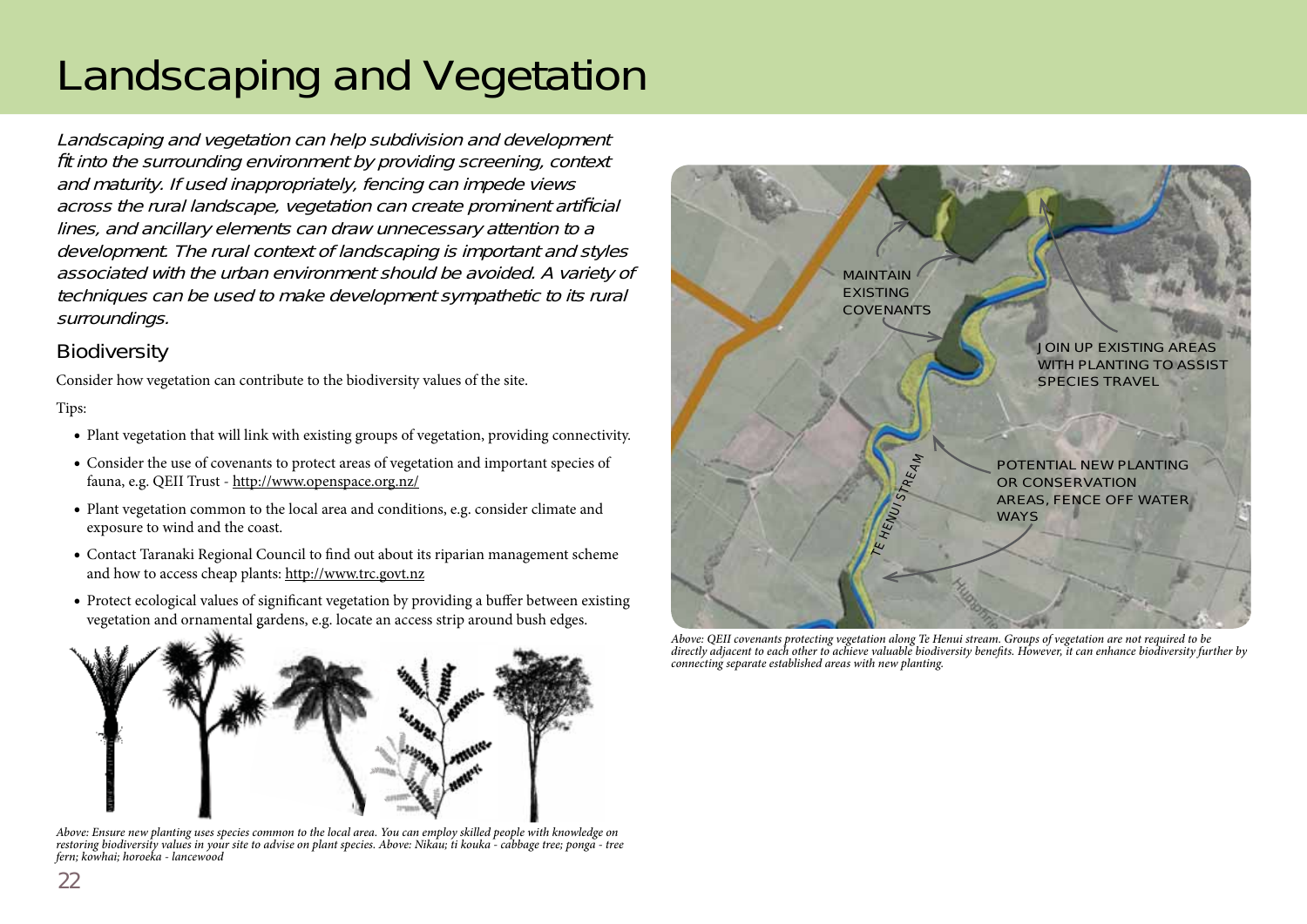## Retain Existing Vegetation

Consider retaining existing vegetation at the outset of subdivision or development as it provides context and maturity to a new development and can contribute to a pleasant living environment in the form of shelter and screening.

#### Tips:

- Consider how existing indigenous vegetation maintains the biodiversity on-site.
- Minimise the effect of new development by using existing vegetation to screen development until proposed vegetation is established.
- Consider using indigenous plant species that are found on-site when planting new vegetation.
- Plant trees where possible.



*Above: Existing vegetation improves the amenity of a new development as it immediately settles it into the surrounding area. Removing too much existing vegetation leaves the site bare and buildings have a stark appearance.*

## Planting with Land Contours

Plant vegetation so that it follows the natural shape of the underlying land. Tips:

- Plant in clusters to retain views across the rural landscape. Avoid planting along rigid boundaries and fence lines that can block views.
- When reinstating earthworks, consider how new planting can complement the site.
- The best way to ensure a good landscape structure is achieved is to plant it prior to selling allotments.



Above: Working with the land contours helps to make new development sit in the landscape while rigid lines give the impression the development<br>and landscaping have been planned without consideration of the site's unique qu *functions: Screening, wind shelter, framing views.*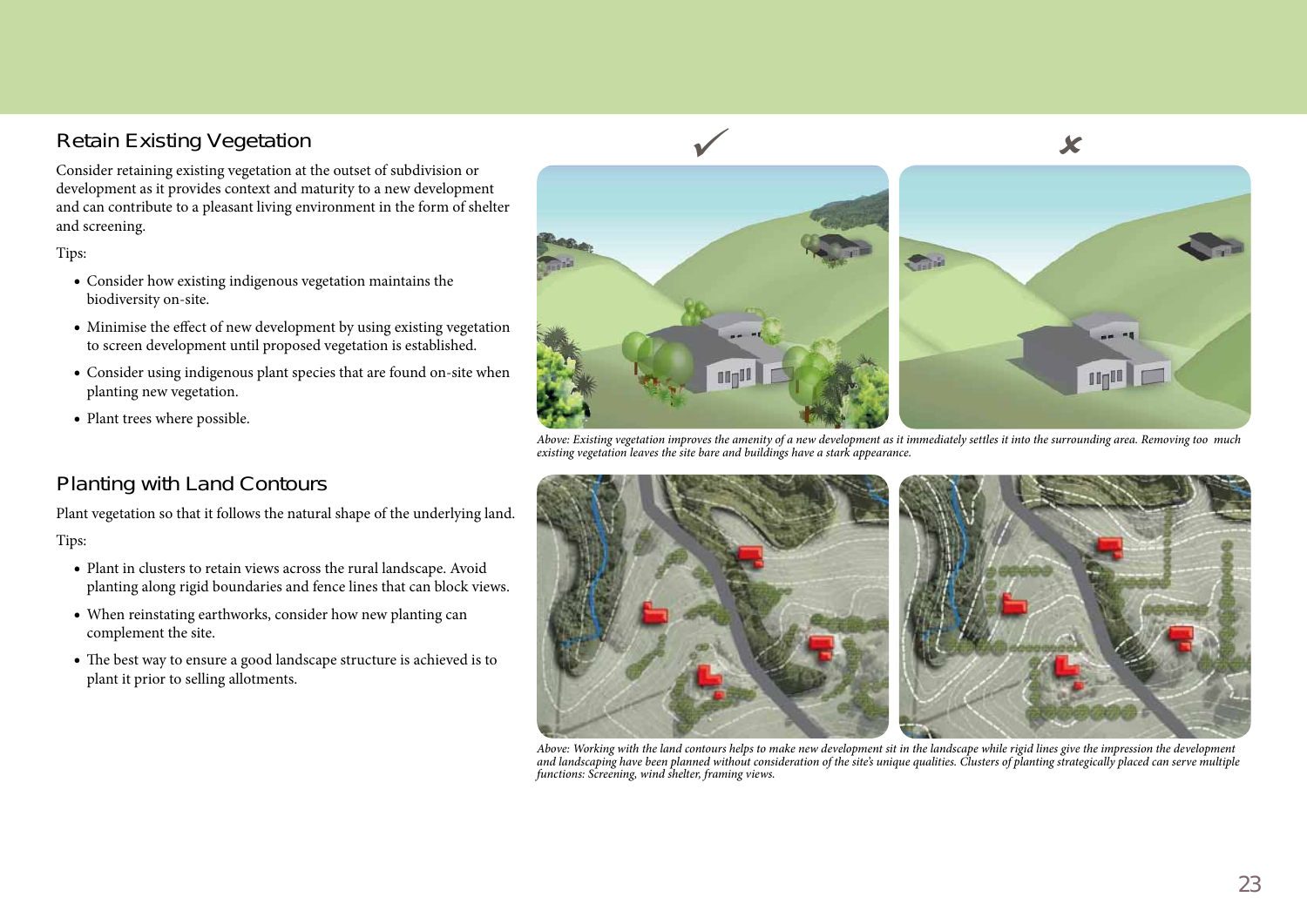#### Screening and Privacy

Use vegetation to screen and soften buildings and to create shelter and privacy.

#### Tips:

- On rolling land, use screening in combination with breaks in the landscape to conceal buildings.
- On flat land use vegetation to soften the hard edges of buildings, particularly larger buildings. Trying to fully screen a building can create hard, artificial lines so allow screening to provide filtered views.
- Vegetation can provide shelter from the weather, particularly in more exposed locations.
- Vegetation clustered along boundaries or around a development can increase privacy from roads and neighbours.
- Screening does not need to be around the boundary itself but may be more appropriately focused on the buildings on the site.
- Place building platforms in locations that are screened from main viewing points, e.g. road or neighbours property.
- To enhance the living conditions of new development, locate outdoor living space so that it is appropriately screened from public view points but positioned to the north of the main building and any large groups of vegetation to obtain maximum sunshine hours.
- For practical reasons, ensure trees are planted in locations that can accommodate the mature size of the species, e.g. appropriately set back large tree species from buildings.
- Set back vegetation from critical sight lines for safe access to vehicle entrances.



 $\checkmark$ 

**und** 

Above: Use vegetation to soften edges of buildings. Complete screening can have a negative effect on amenity for building occupiers and the public.



*Above: Combine appropriate building plaform location and vegetation to screen and frame views of the building from public view points while maintaining good views from the building. Avoid locating the building platform where it will be seen too obviously from public view points.* 

 $\sqrt{ }$